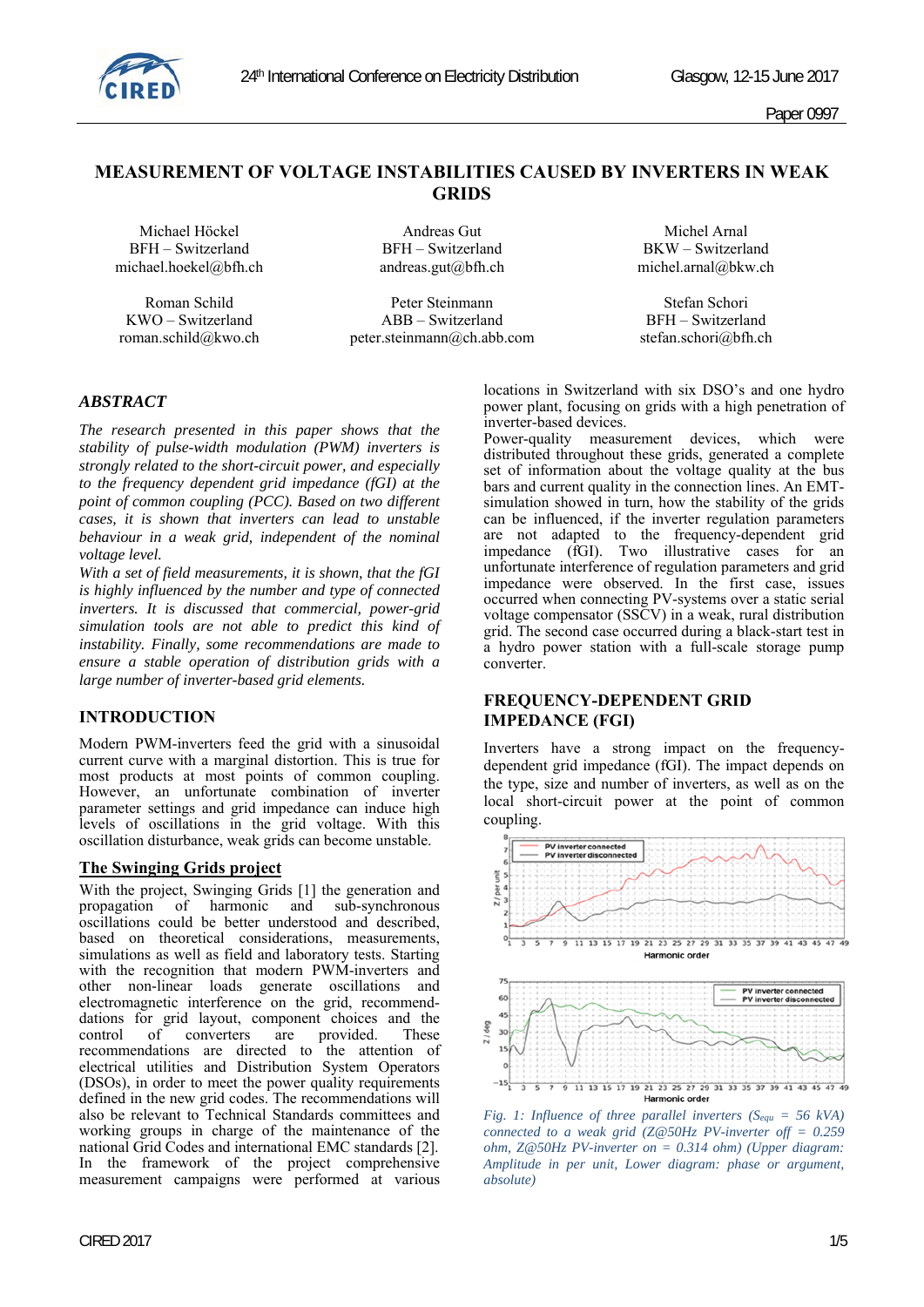

The technical standard EN61000-4-7 [3] proposes an fGI showing an ohmic inductive behaviour and a maximum value of approximately 5  $\Omega$  (a) 900 Hz.



*Fig. 2: Influence of 30 parallel, similar inverters (Sequ= 930 kVA) connected to a strong grid point (Z@50Hz PV-inverter off = 0.059 ohm, Z@50Hz PV-inverter on = 0.064 ohm) (Upper diagram: Amplitude in per unit, Lower diagram: phase or argument absolute)* 

In the present study [1], the measured fGI is less than half this maximum value over the total range from 50 Hz to 2.5 kHz. With certain types of inverters, the measured fGI shows an ohmic to capacitive behaviour for higher orders of harmonics. Fig. 1 and Fig. 2 show two sets of measurements at different PCC, where, in addition to customer loads, PV–systems with different inverters are connected. Fig. 1 shows clearly that the installed inverters create a resonance point at approximately the 8th harmonic (400 Hz). On the other hand, the installed inverters in Fig. 2 create a resonance point at approximately the 44th harmonic (2.2 kHz). While the phase or argument of the fGI in goes nearly to zero; in Fig. 2 the inverters create a capacitive fGI after 2.25 kHz (45th harmonic).

A capacitive behaviour can have a negative influence on communication signals in the same frequency range. Especially for signals with a higher frequency, a capacity acts like a sink. In this case, current harmonics in the range of the resonance point will largely pass through the electrical elements of the inverter resulting in additional strain. If a controlled signal (e.g. a ripple-control signal) is sent with a frequency in the range of the resonance, it could be disturbed and the signals may not be detected by the receiver. It is highly recommended to check if the installed inverters, in combination with the local distribution grid, create a resonance point near the ripplecontrol frequency. If the resonance reduces the signal amplitude critically, modifications will be required.

Fig. 3 shows an analyse of measurements of the fGI at PCC where inverters of different manufacturers had been connected. The conclusion is obvious, that the design of the inverter based on intra-company specifications has a bigger influence on the fGI at the PCC.



*Fig. 3: Grid impedance measurements in inverter dominated girds at different PCC.* 

#### **3-PHASE PV-INVERTERS IN WEAK DISTRI-BUTION GRIDS**

In a rural, low-voltage grid, where a feeder line of PVinstallations is connected by through a static, serial voltage compensator (SSVC) to the remaining low voltage grid, some devices self-disconnected as soon as the SSVC was activated. The resulting changes in the grid topology influence the fGI at the PCC.



*Fig. 4: Change of the frequency dependent grid impedance related to the amount of connected PV systems and the upstream (SSVC).* 

Fig. 4 shows the measured fGI for three different states with various combinations of components activated. The resonance in the fGI given by the PV inverters at approximately 400 Hz (blue and red lines) is much higher in amplitude and shifted to 350Hz (green line) when the SSVC is connected upstream of the PV systems.

Fig. 5 shows the instantaneous values of the voltage and current on the PV-side of SSVC. It can clearly be seen that the converters produce harmonic currents, depending on the fGI at the corresponding PCC.

If this type of coupling is strong enough, the distortion of the system can reach such a level that the inverters switch off. Due to the weak grid, with a low short-circuit capacity at the PCC of the PV-inverters, a higher level of current harmonics than expected was measured even when the SSVC was bypassed. The converter current  $(i_0)$ has a feedback on the voltage at the PCC, which is strongly related to the fGI (Fig. 6). A change in the grid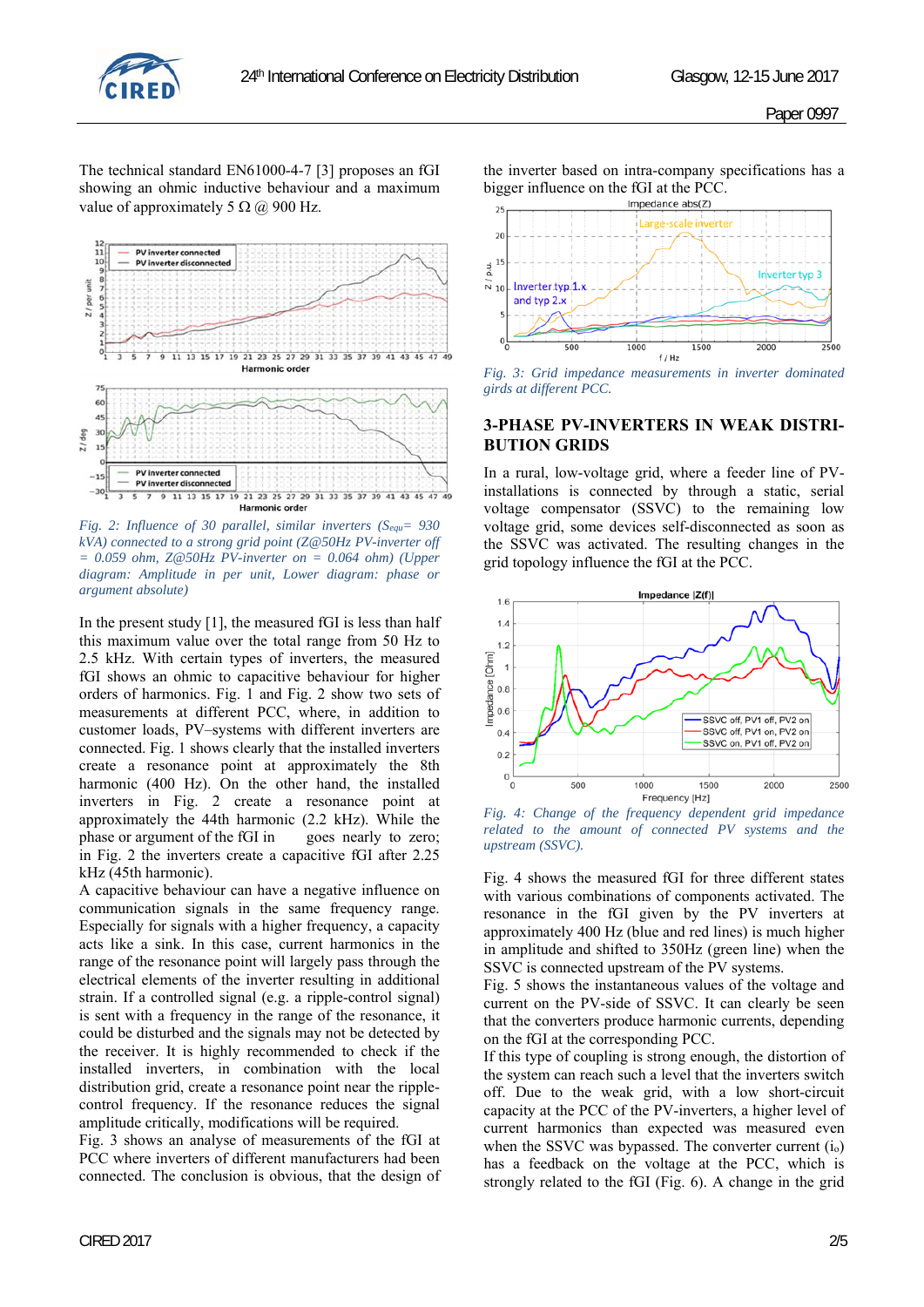

impedance  $(Z_g)$ , like the green line in Fig. 4, can intensify the feedback of the grid, thus influencing the current curve form through the current controller. This voltage feedforward (Fig. 6, blue line) can induce a current distortion which can end in unstable inverter behaviour, like in Fig. 5. In this case, if the SSVC tries to actively

control the voltage level. The change of the fGI causes the PV-inverters to fall into an unstable operation mode.



*Fig. 6: PV inverter control loop with the voltage feedforward*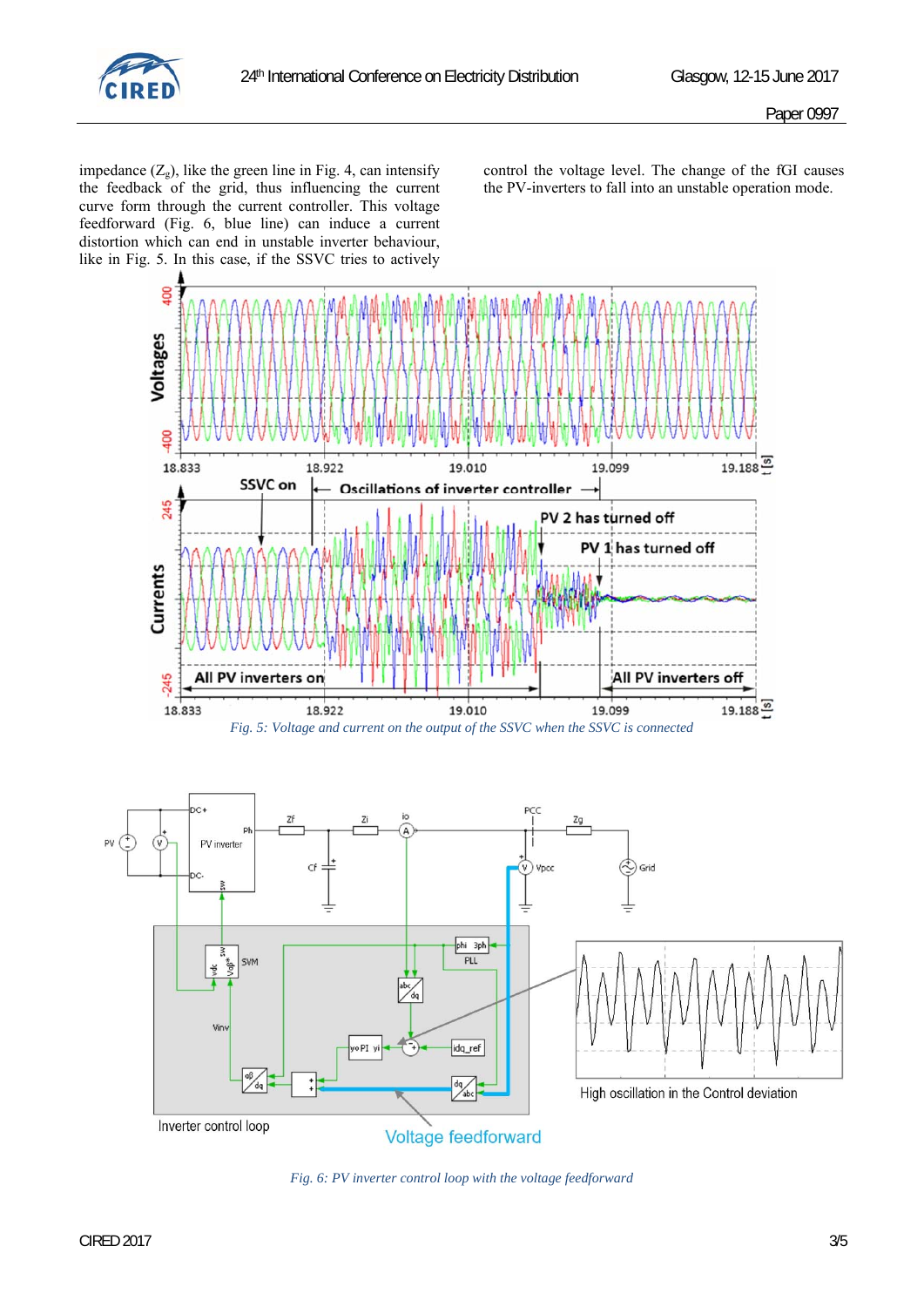



*Fig. 7: Single line diagram of the converter Grimsel 2 [4]* 

# **FULL-SCALE STORAGE PUMP CONVERTER IN ISLANDING OPERATION**

A second case was investigated during black-start and islanding operation tests in one of the largest Swiss hydro power stations. The nine hydro power plants of the Kraftwerke Oberhasli (KWO) have a total generating capacity of about 1.4 GW at a nominal voltage level of up to 220 kV. The pumped storage plant Grimsel 2 consists of four units with a pumping capacity of 90 MW each. One unit can be operated with a 100 MVA full-scale PWM converter so that pump speed and the power consumption can be controlled (Fig. 7). The islanding test series in November 2015 showed that the island grid of KWO becomes unstable, if the converter is operated near nominal power. With only a few synchronous machines, a low short-circuit capacity of approximately 1 GVA could be provided.



 *Fig. 8: RMS values of grid voltage and converter current while switching in islanding operation* 

 Fig. 8 shows the behaviour of the system represented by the measured voltage at the PCC of the converter Grimsel 2 and its current as the connection to the Swiss transmission grid is made. The changeover from gridconnected to islanding operation leads to an extreme change of the fGI.



*Fig. 9: Harmonics of the converter current in interconnected and islanding operation*

Immediately after the switch-over, a system oscillation appears. The whole islanding grid began to oscillate with a frequency of 12 Hz. The bus bar voltage and converter current were swinging around their stationary operating points. The active power consumption oscillated with a